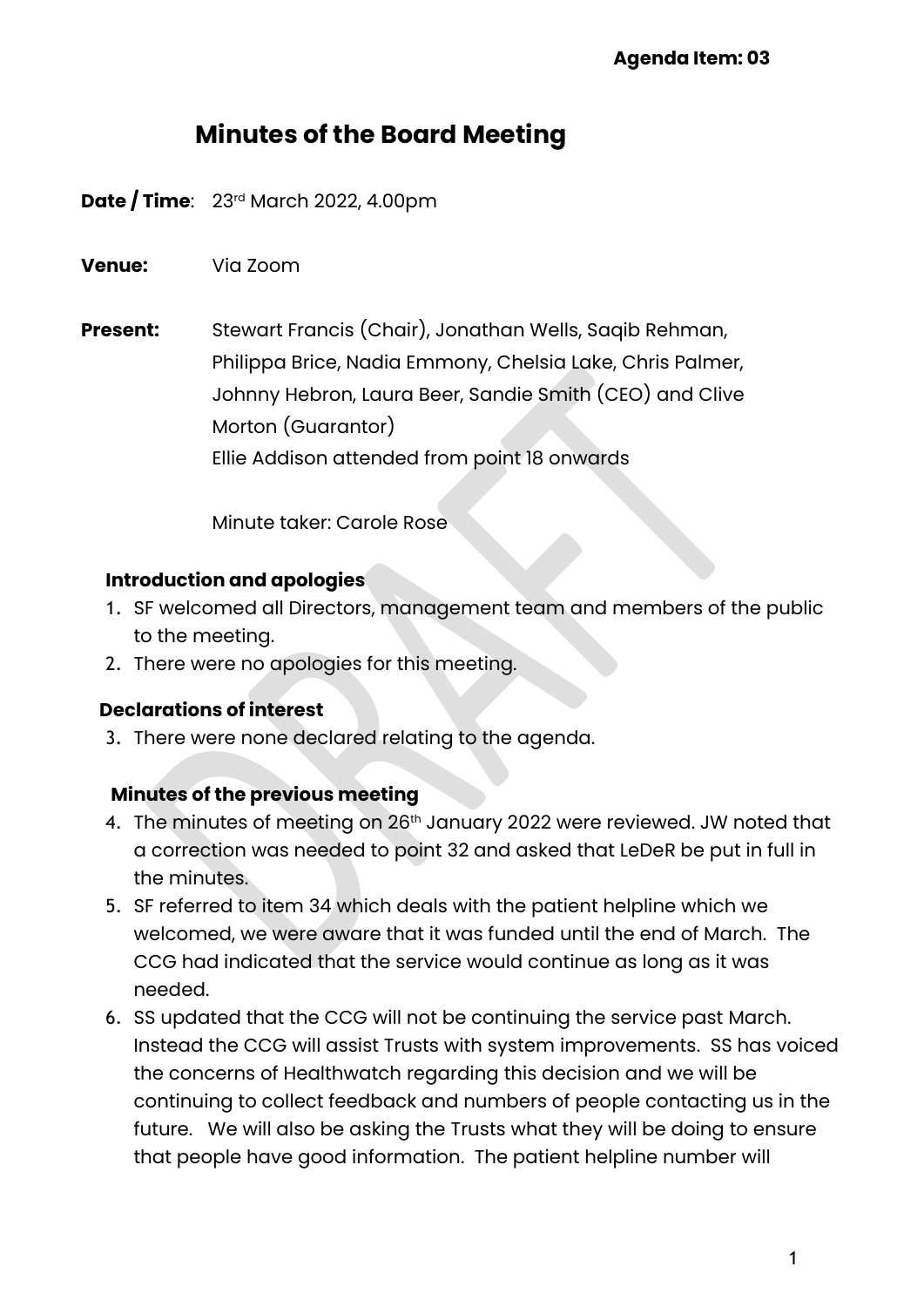remain in service for a month with a message directing people to the Trust rather than the GP practice.

- 7. PB asked where at each hospital would callers be directed to as there is currently no process. Stopping the service so abruptly when it is clearly in demand is particularly disappointing especially as there is no immediate plan in place.
- 8. SF confirmed that the patient helpline has received hundreds of calls a day and a percentage of these have been successful in finding people or appointments that had been 'lost' in the system so it wasn't just about providing additional information.
- 9. NE agreed that this is disappointing as people are not aware of who they should call, or how long to wait before chasing an appointment, there is very little advice on what to do so people who shout the loudest get seen and others who do not chase appointments are left waiting.
- 10.SS advised that we supported the CCG in making sure that the communications are clear, SS has emailed the accountable officer for the CCG expressing our disappointment and our information officer is now collecting data on the feedback. The impact on inequalities is of most concern. SS mentioned a Trust in north of England who have completed an audit of waiting lists to help them understand what demographic sectors were suffering the greatest impacts. SS advised that NWAFT are doing this and the equalities team at the CCG are going to be looking at the data as well.
- 11.SF summed up the concerns and suggested a letter be sent detailing our specific concerns from the Board.

Action: SS to draft a letter detailing concerns re patient helpline cessation. Action: CR to correct point 32 and re-enter minutes on the websites.

# **Action log**

12.All actions from last meeting are completed or in hand. SF asked if there were any comments or points to raise. None arising.

## **Experiences report**

- 13.SF introduced the update on NHS dentistry and asked if SS had anything to add to it.
- 14.SS has put together the history, the areas of concern and the actions so far taken as this is the single biggest concern that people have contacted us about and has been regularly reported to this Board and Healthwatch England.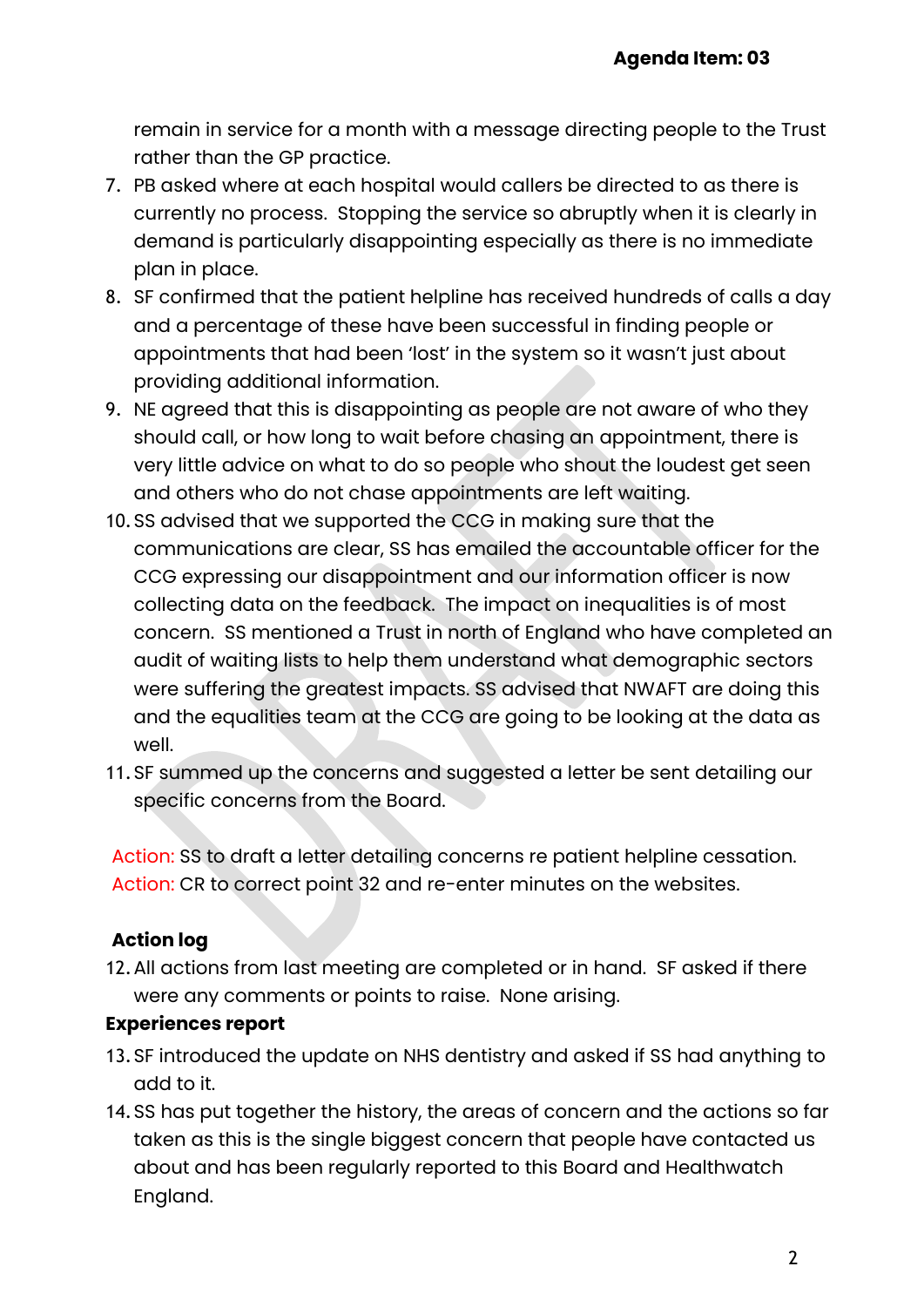- 15.SS flagged that as the system converts to Integrated Care System (ICS), they will be taking over the commissioning responsibilities for NHS dentistry and we have offered our insight. Currently we are limited to assisting people needing urgent care. Healthwatch England are pressing the case for change to government.
- 16.SF expressed disappointment that the £5.7m allocated for East of England has not been taken up. SS confirmed that we have no evidence that any dental practice in Peterborough or Cambridgeshire have taken up this offer which was to cover the costs of dental practices staying open during evenings and weekends. CCS who run the dental access centres for emergency care advised that the timescales given did not allow for them to recruit the staff needed for an out of hours service.
- 17.CP expressed concern that this problem affecting all people has been ongoing for a number of years but is now to be passed to ICS. He asked what is to happen in the transition period before July and is the ICS able to give us an idea of the plan to address the dentistry issues. JW commented that it is good news that the commissioning responsibility is moving from national to local level but it is the amount of time that it will take to make any improvements that is of concern.
- 18.EA expressed concern about the long term effects of the lack of routine dental access especially for children where early intervention is key to preventing more serious problems later on. EA also highlighted disparity of waiting times for dental treatment from 2 weeks to 3 months in different practices.
- 19.JH sought clarity on the take-up of additional funds. SS advised that we had been told that 10% of practices in the area had expressed an interest but we have not had confirmation that this had resulted in the funds being awarded.
- 20.SS is meeting with the CCG Director of Primary Care to discuss a plan for dentistry. SF assured the Board that he attends several ICS meetings and does raise dentistry issues at all levels but he is aware that this is a process of appointing providers across all sectors and will not mean an instant change in July when the ICS take over.
- 21.CM raised the point that there has been press coverage over the past few months which raises interest but he has seen nothing which updates the public regarding the systemic problem in dentistry.
- 22.SF summarized the situation and stated the things to be done must include; to amplify the concerns, request a plan for recovery from ICS, to keep dentistry high on the agendas as a priority.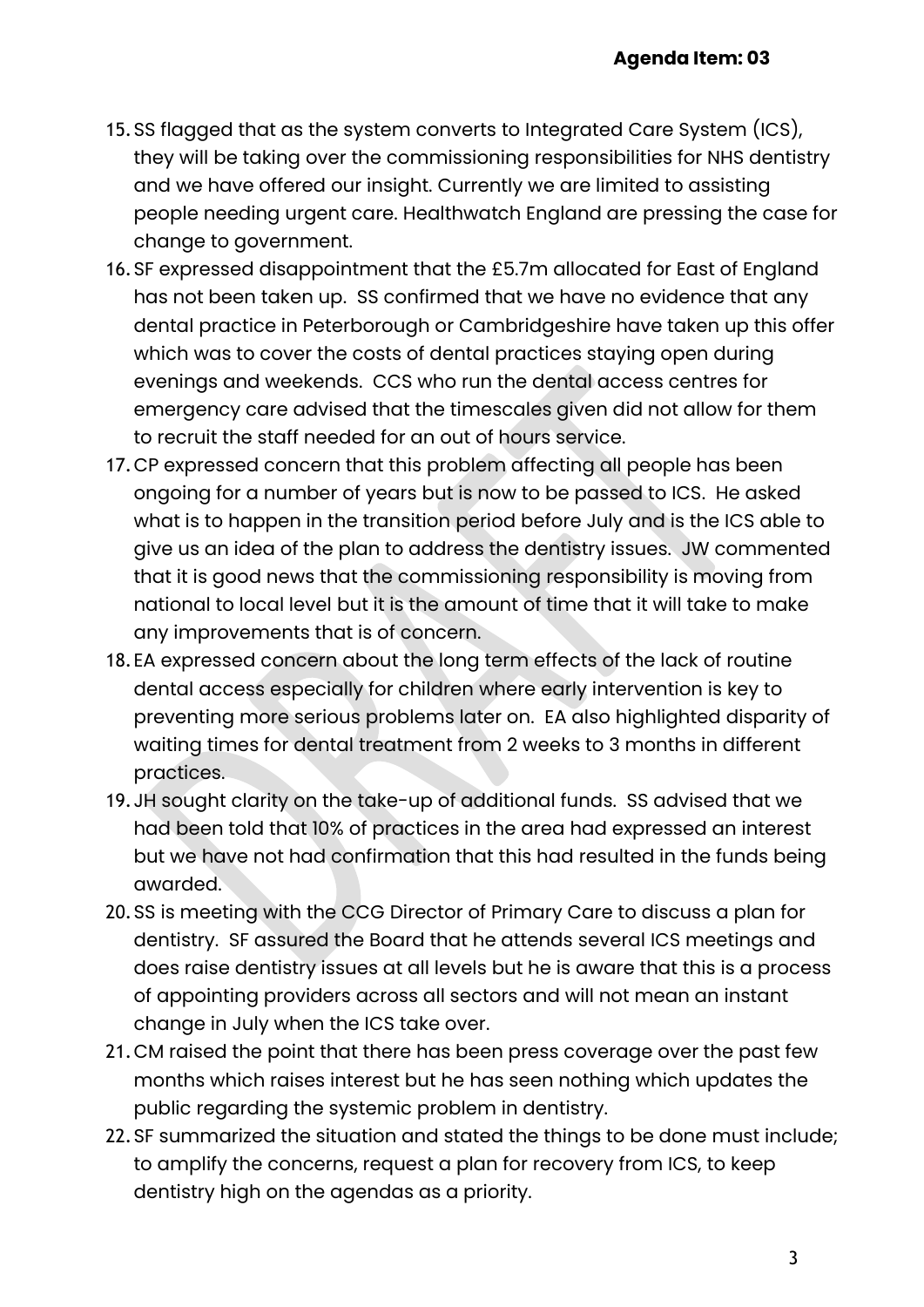The Board noted the report

## **Chair's report**

- 23.SF introduced his report which is a summary of the meetings that he has attended in the last two months. He confirmed that it has been proposed that Healthwatch Cambridgeshire and Peterborough will be offered a nonvoting seat on the Integrated Care Board. Our CEO will have a seat with other system directors at the Executive Group so Healthwatch is being recognised at this early stage and will be embedded into their thinking as it progresses. The development of the ICS will be on the agenda for the board development meeting in April.
- 24.From the set up of ICS there are several separate pieces of work, one is 'population and health management', another is 'most capable provider' process and the development of the Accountable Business Units.
- 25. PB has attended several meetings about the ICS Population Health and Place Development Programme. She explained that NHS England and Improvement have provided funding to run this ICS support programme, which both the north and south alliances in our area have received. There are four modules; i) ambition, vision and leadership ii) governance, functions and finance iii) population health management and integrated transformation and iv) digital, data and analytics.
- 26.PB said that there is enthusiasm and drive to make it work. One item of note to come from the process is the acknowledgement that the current system is 'pathway driven' and is oriented towards driving people towards acute care. Shifting this round will require cultural and behavioural change to move to community and individual based care.
- 27.CM commented that this programme seems to cover a lot that was on the combined authority report. He asked that this report be sent to PB as it may help in areas where the interests crossover.
- 28.SS said that the Most Capable Provider process is about who looks after the funding. The ICS has agreed that the funding will be commissioned at place so the money is to be divided from the CCG and put into North and South place/ICP.
- 29.SF commented that although this may be confusing the good news is that we have been invited to join meetings where we can be kept updated and have influence.
- 30.JW gave an example from the mental health Accountable Business Unit to explain the process. Some areas will take time to transfer processes and people from CCG to the successful provider.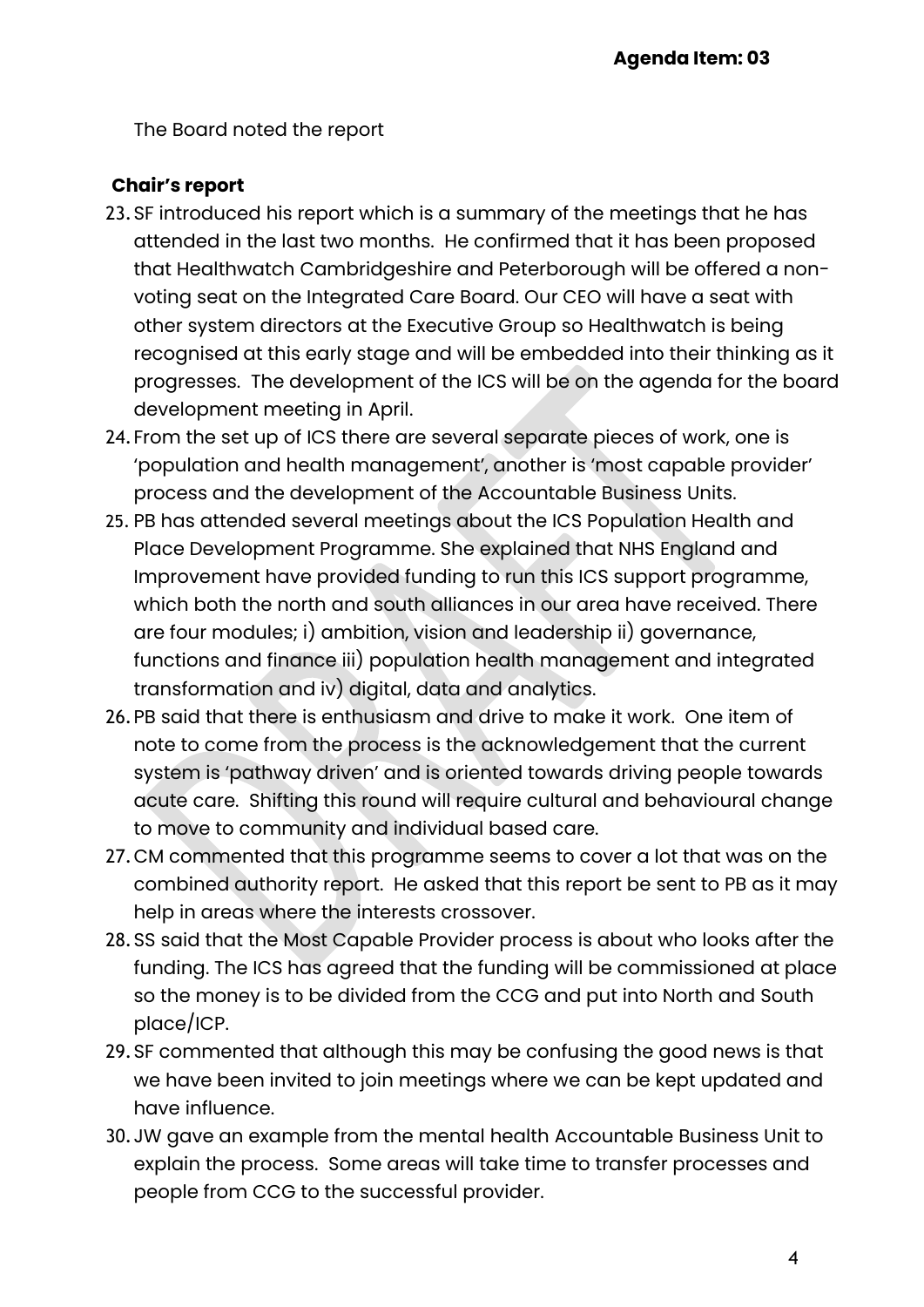31.SF highlighted the complexity of the change. At this stage it is important that we remain embedded in the process in order to get community voices heard.

Action: SS to send the Combined Authority report to PB.

The Board noted the Chair's report.

## **Chief Executive's report**

- 32.SF introduced the CEO report. SS advised that she has included all the regular headings and hopes all the information is clear. She thanked all the managers for their contributions to the report and is pleased to update the Board that we now have a new Information and Research Manager. SS took the report as read and asked for any questions.
- 33.CP referred to point 37 about asylum seekers and commented that the Ukraine arrivals come under a different process whereby individual households can register to offer a home or room for them. Although 150k households are known to have registered it is unclear how many are in our area, he asked what our response might be to support them.
- 34.SF confirmed that he is aware there are a lot of applications especially in Peterborough and the Local Authority has these details. SS advised that we have good contacts at Peterborough City Council and we have discussed at management team some steps that we might take. We have already asked that the people working with Ukrainian refugees provide welcome packs with information in Ukrainian and Russian to include Healthwatch details. From our learning with the asylum seekers one of the key routes was making sure that people knew how to register with a GP and we now have cards to hand out for them to register more easily. We will remain in contact with the Peterborough Hub in case of additional needs.
- 35.PB confirmed that the maternity system is actively preparing to ensure that they have increased literature in Ukranian readily available. The NHS is also making sure it is widely known that the Ukranians are entitled to free healthcare across all services.
- 36.SF added that the Healthwatch England report on the NHS Accessible Information Standard does not make good reading and there is much work to be done.
- 37.CM thanked SS for attending the Inter-Faith support group in Peterborough as he has had some good reactions from them.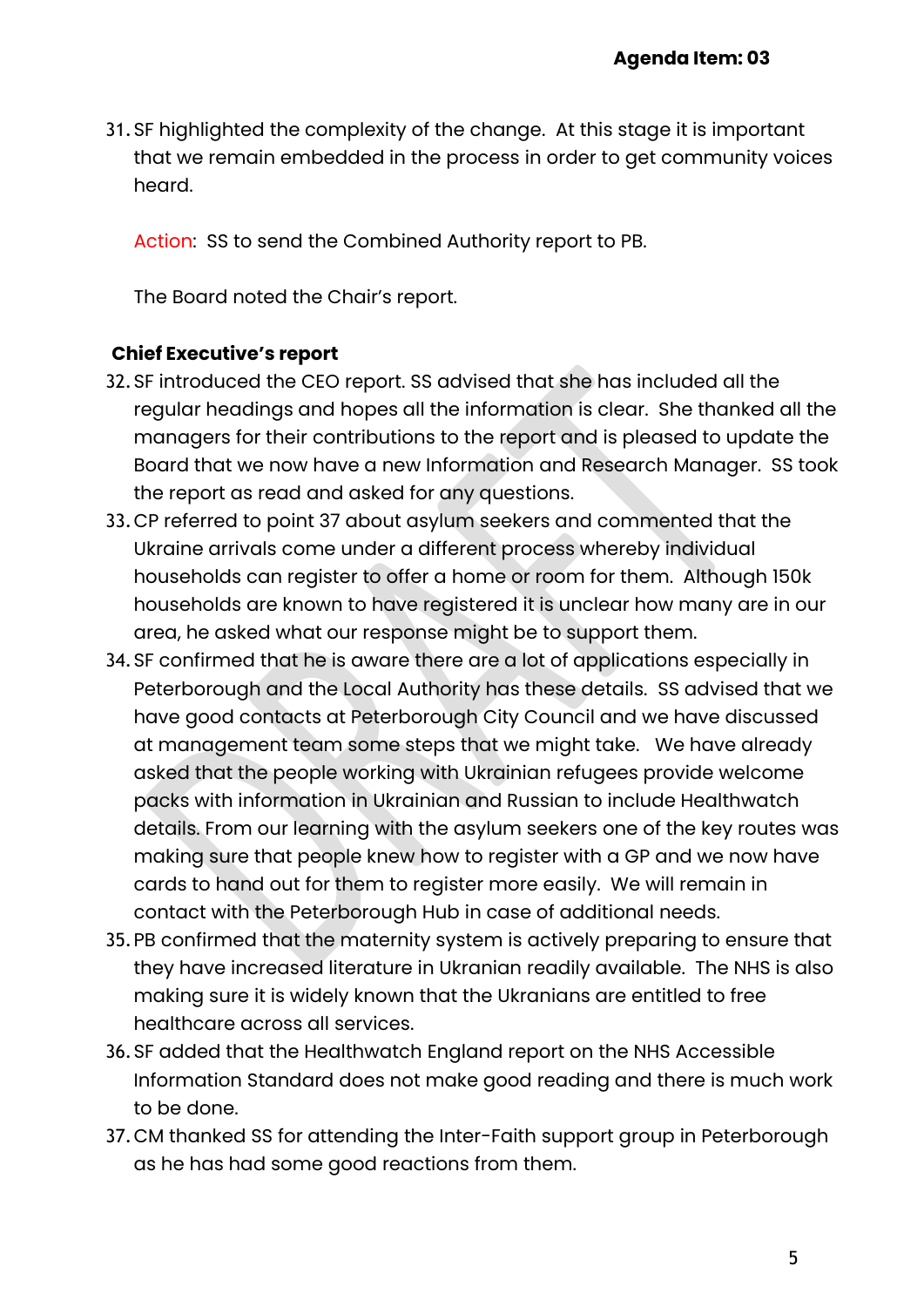- 38.JH asked about the social media engagement and why it is below the same period last year, this may be because of less need now but he is interested in the statistics of use between Facebook and Twitter.
- 39.CL raised the concerns and escalations section of people finding it difficult to employ carers and asked what we could do about this. SS responded that we will be undertaking a larger project around the availability of care at home later this year as this has been a concern for some time.
- 40.SF referred to the table of partnership board independent members which remains below 50% and asked how we are tackling this. SS advised that GL has been interviewing people for the boards and she is hopeful that this membership will improve. CTJ advised that although we have had applications some boards are more difficult to recruit to than others and this could remain an ongoing effort due to high turnover.
- 41.SS raised a point about Core20+5 which is NHS England's new health inequalities programme. She is hopeful there will be funding to work with our most disadvantaged communities through this route. For context, SS noted that 96% of our 20% most deprived people are in the north of our area.
- 42.SF recommended that the Board meetings continue to be held online at the moment but that all Board development sessions will be in person. He confirmed that during the pandemic we have discovered that people are finding it easier to join the Board meeting held in public whilst they have been online rather than being restricted by the geography of our area and the time of 4pm suits the majority of our directors. All directors agreed with this recommendation.
- 43.SF asked if there were any questions about the work programme as the Board is required to endorse this. There were no questions and the Board endorsed the teams work programme for the next 12 months.

Action: AR to respond to JH ref social media usage. Action: CR to schedule online Board meetings for 4pm.

The Board noted the Chief Executive's report with thanks.

## **Business Development report**

44.SF introduced the report presented by JM and the report is taken as read.

45.JM highlighted the learning we have had regarding online and in person engagement and is now providing funding quotes for both formats so the commissioners can make the choice.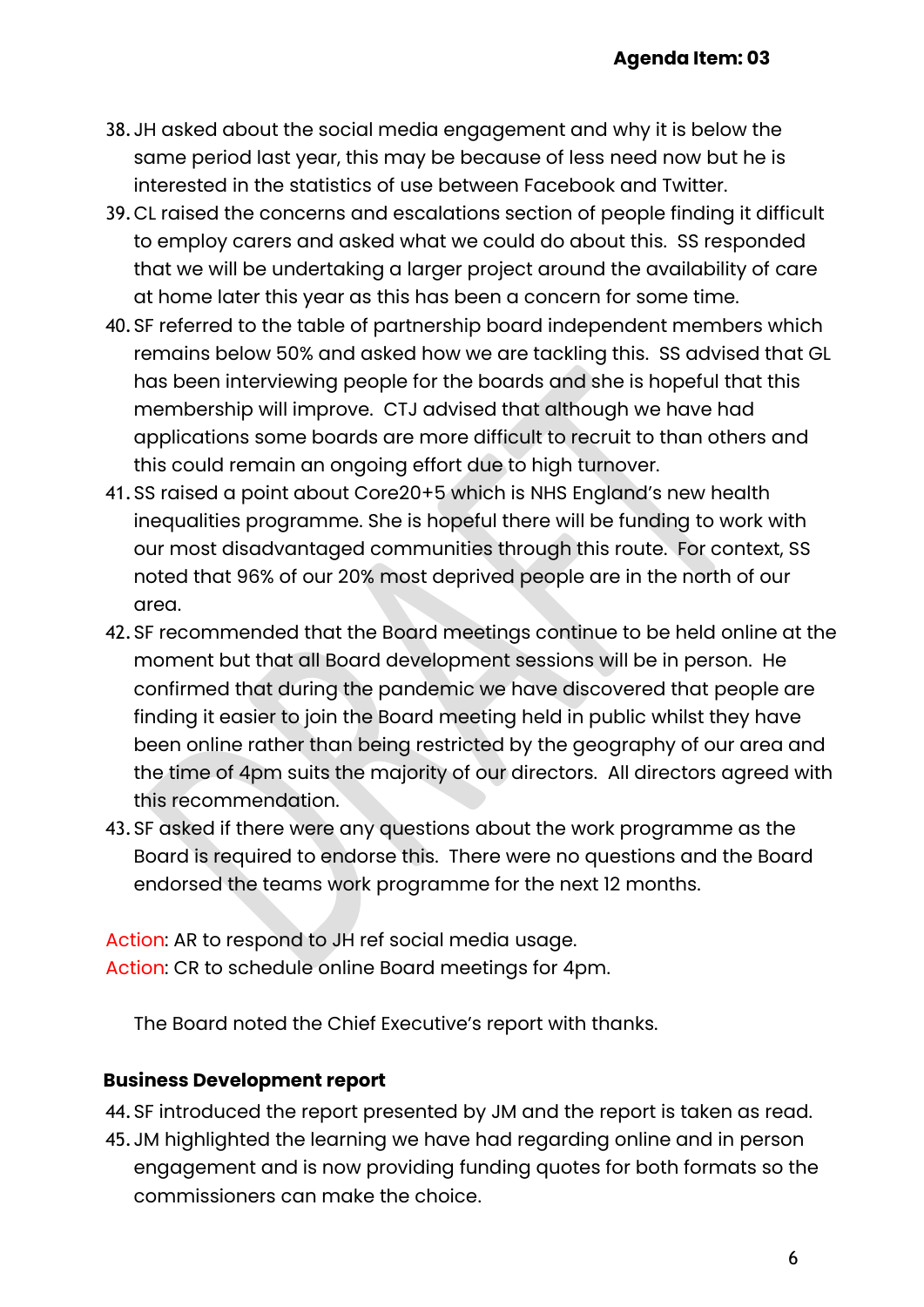- 46.In reference to the Gypsy Roma and Traveller project, PB is now the lead director on this. The first phase has been the Cultural Awareness training which has had very good take-up. There were six courses in this phase, we were looking for 30 people to attend each course and all six were full within four days of the advert. With the support of the lottery we have increased this initial phase to 11 courses and all are fully subscribed. JM commented that although it is important to fill the courses it is also important to make sure that we are getting a full range of health and care professionals attending, the project manager has worked hard to make sure there is broad representation.
- 47.JM updated the Board about the South Place project. Healthwatch has recruitment Health Champion volunteers and trained them to undertake engagement and research in their communities. The first part has been about urgent care and emergency services care, we have exceeded the target of 50 minimum detailed interviews to understand people's experiences. One of the Health Champions held a focus group with 15 college students so ensuring that younger voices are heard as well.
- 48.JM updated the board that we are now delivering two focus groups for the independent living scheme. The first focus group was completed earlier that day and she had already received good feedback from the commissioners.
- 49.SR asked what the feedback has been from the cultural awareness training so far. Jo advised that these training sessions are due to start in the week following the Board meeting and we have built in a robust evaluation.
- 50.NE asked about the Equalise Experts panel as mentioned in point 14. SS responded that it is a Cambridge University research project looking at tackling inequalities through GP services. It will develop practical guidelines. SS attends an expert panel and we have recruited five people to attend a deliberative workshop.
- 51.SS flagged the income analysis which has an ambition of reaching 25% of income via funded projects per annum. We have exceeded this ambition in most years, so we are confident that we can achieve the target to balance next year's budget.
- 52.SF highlighted point 15 and the best practice of appointing a lead director for key projects. This is to be discussed further at the next development session to encompass areas of specific interest for directors' involvement.

The Board noted the Business Development report with thanks.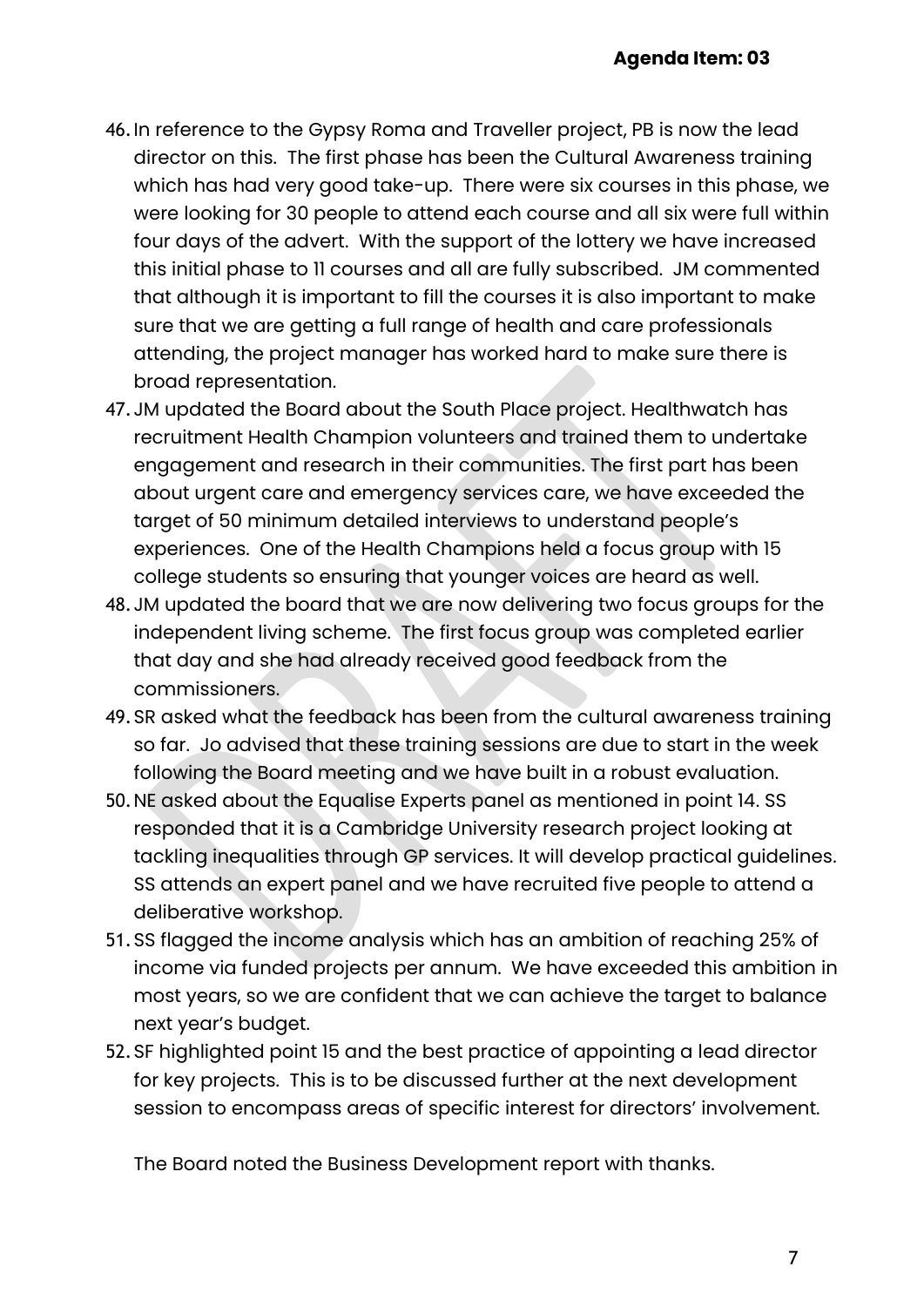# **General Purposes Group (GPG) report**

- 53.SR introduced the report along with the year-end financial summary and 22/23 draft budget. Three policies were also reviewed at the GPG meeting.
- 54.SR added that the group had involved discussions at their last meeting, this included looking at how and why we do some things including assumptions on the budget and how it is laid out.
- 55.PB asked for clarity on the HR contingency and if this had been put aside pending the results of the salary review. SS responded that as well as the salary review we are also considering the annual salary increase which we have asked our HR advisor to consider. SS hopes that the contingency will be a good contribution towards any changes that may need to be made.
- 56.SR highlighted that we have a good process in place with budget reporting that any variables can be discussed as they occur. He stated that robust thinking has gone into the budget and planning for the next year.
- 57.LB enquired when we expect to have the results of the salary review, SS advised that she has asked for the report to be provided to us by the end of May so it can be taken to the General Purposes Group meeting at the beginning of June and then to the next Board meeting. SR added that when it is agreed any changes will be back-dated to the beginning of April.
- 58.SF highlighted the payroll line and asked if the contingency fund would cover salary review and any annual increase. SS confirmed that this was the plan as the main salary line is a projection based on current salaries and includes an additional part-time Information Officer role.
- 59.SF highlighted the projected £43k surplus, £30k of which is allocated to the outcome of the salary review, the balance of which will be added to our increased reserves level. PB asked how the reserves are held, CR advised that they are held in a savings account linked to our current account so that they remain readily accessible.
- 60.CP highlighted the reserves of £200k and commented that we need to be fluid on this amount and not be afraid to use some of it to up our game in these challenging times and think how we might put it to good use. PB commented that we have to hold sufficient in case we have to close everything down but we are at the upper end of this guidance.
- 61.SR agreed we should be prudent given the current economic situation. CM supported SR from a governance point of view and urged caution on spending.